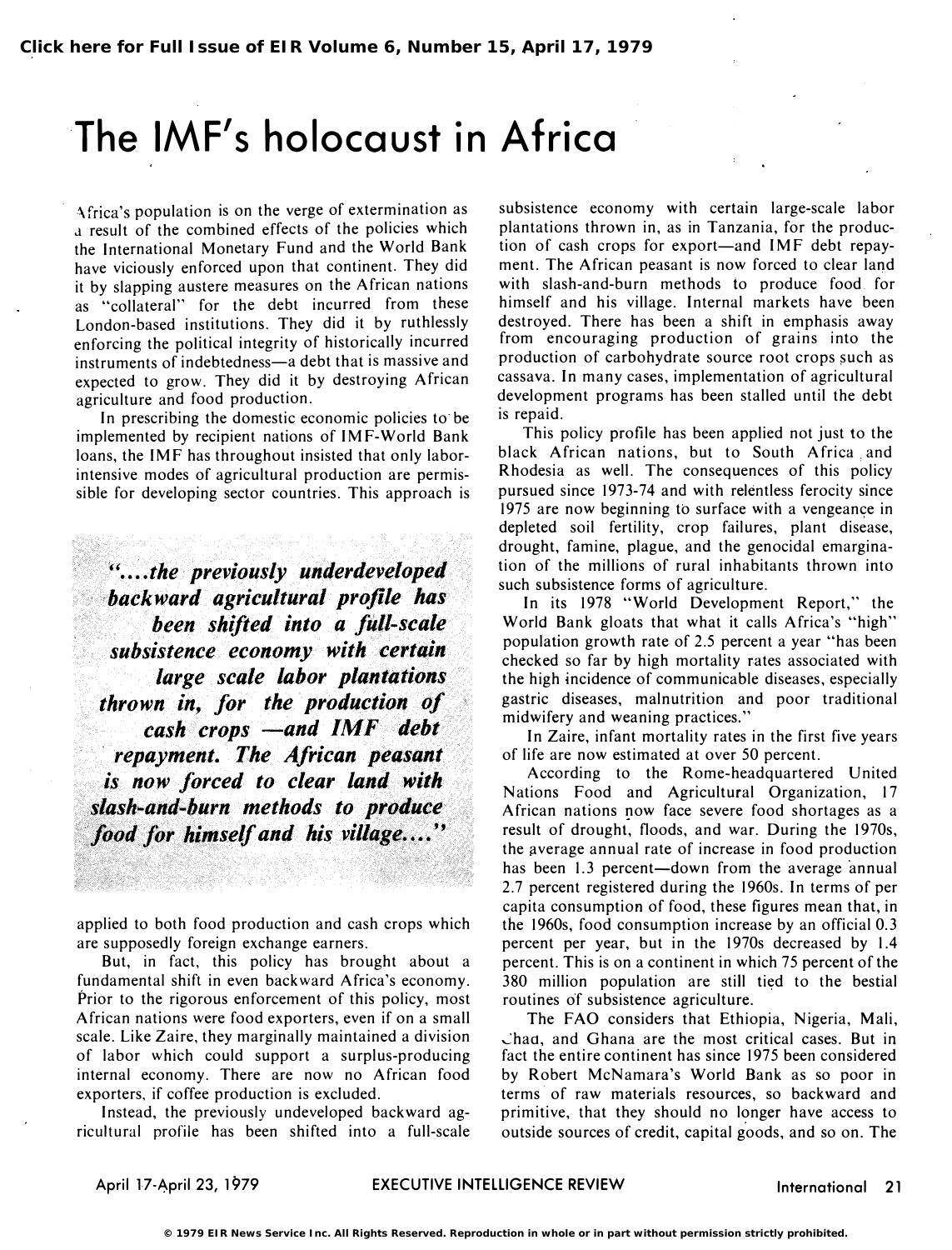World Bank is explicit on this: "Even if large-scale and highly commercialized farms were more efficient, which is not always the case, there are reasons for preferring a strategy which emphasizes the groth of small-holder production" and starvation for the African people.

### Bringing about a New Dark Age

The ultimate impact of the policies of the IMF-World Bank and the other political instrumentalities of the British Monarchy is to bring about a New Dark Age, reducing the world's population by between one and two billion people during the decade of the 1970s. In Africa, the conditions for doing that have been met. It is only a matter of time.

The IMF and World Bank have created the economic conditions for launching wars of extermination of populations, in the same way as happened with Adolf Hitler. In Africa, as elsewhere, these wars are directed at the destruction of states such as Angola, Mozambique, and Ethiopia that have operative defense treaties with the Soviet Union. Thus Africa has

"The IMF and World Bank have created the economic conditions for launching wars of extermination of populations, in the same way as happened with Adolf Hitler....Reports of massscale starvation are beginning to trickle out from relief and church organizations...."

increasingly been destabilized since 1973-74 by a succession of local wars whose purpose has been to strengthen the hands of the institutions for which the IMF is the international cover—the group of Londoncentered international financial and mineral corporations.

#### South Africa

. South Africa is the case in point. According to unofficial estimates, South Africa's corn crop will be two-thirds of the 1977-78 tonnage. The shortfall follows a period of mounting austerity against farmers in South Africa. Threatened are the more than 10 million inhabitants of the so-called homelands. These are

primarily small plot, tribal subsistence farmers who have been shut off completely from access to outside credit and supplies since Harry Oppenheimer of the Anglo-American Corporation elliptically announced three years ago that they would be eliminated. Reports of mass-scale starvation are beginning to trickle out from relief and church organizations, as are reports of conflict between the subclans of the various tribes. The homeland population was scrapped at the same time that South Africa went into negotiations with the IMF.

Now, according to a white paper published during the week of April 2, the South African government of Prime Minister P.W. Botha has declared its readiness to act as a "marcher lord," policing the southern African region, while Egypt polices the north. It plans for a mobile strike force capable of hitting deep into black Africa, and the creation of a South Africacontrolled "coprosperity sphere" in the region.

The white paper defines the enemy not only as "Marxist influence"—read, Angola and Mozambique but also as "increased political, economic, and military pressure" from the West. It foresees increased isolation for South Africa and therefore the necessity of developing a self-sufficient military industry not only in basic equipment such as small arms, armor, and artillery, but also in advanced military electronics and other "advanced technological fields."

The paper notes that the permanent core of the South African defense force, now around 65,000 men, has been expanded by a full third in the last two years. Its "total national security strategy" to counter the "total threat" of a "total onslaught" includes an increase in naval defense, an overhaul of the air defense system, and the creation of a parachute brigade: "a quick reaction force" which may be called up and deployed at short notice for both "conventional" and "semi-conventional" actions. Such as brigade would probably be 4-5,000 men, with light armor and artillery, which could take on any army in soouthern Africa.

The paper proposes "a geo-economic community of interests" and "the concept of mutual defense against a common enemy." What this means is that South Africa's repeated raids against Angola and Zaire are no short-term maneuvers for the Namibia negotiations, that South Africa is abandoning its undertaking to refrain from military support of the "blackface majority rule" government in Rhodesia, and that it fully intends to set up a puppet government in Namibia.

#### Rhodesia

In Rhodesia, there will be a 30 percent shortfall in the corn harvest for white farmers this year. There will be a 100 percent wipeout for the black farmers on the tribal trust lands. The government now proposes to reduce the number of "cultivators" on the tribal trust lands from 700,000 to 125,000.

One million of Rhodesia's cattle herd died last year.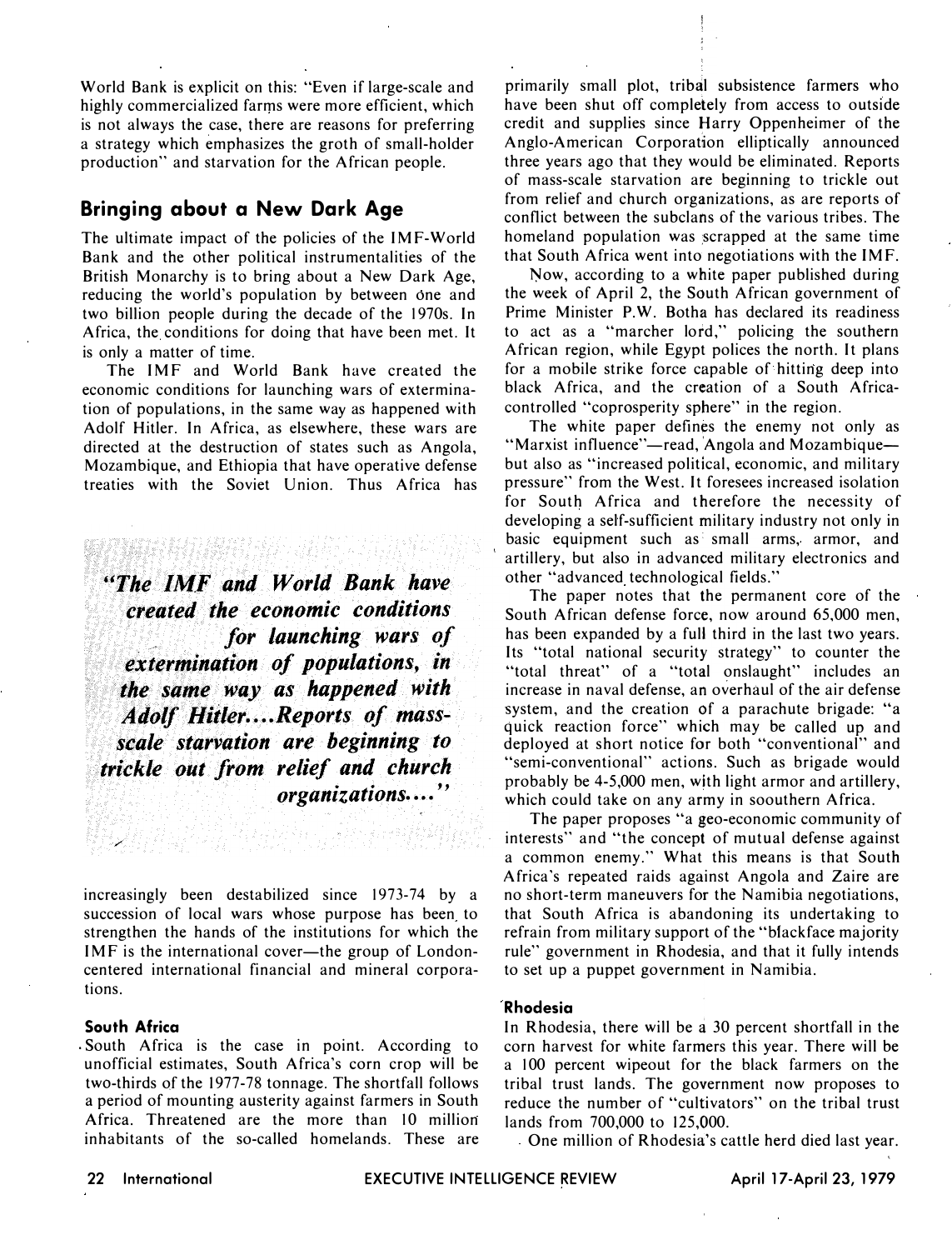# NATO plans end to Third World Sovereignty

The top echelons of NATO are launching a new phase of that institution's operations which includes targeting the sovereignty of key countries in order to prevent their government from implementing ambitious development policies. The method is this: the exacerbation of regional, tribal, and religious tensions.

Harlan Cleveland, a director of the Aspen Institute, included this kind of attack in his proposals for a NATO policy in an article in the December issue of NATO Review. Since "ethnic and religious rivalries and subnational separatists threaten the integrity of long established nations," and since "central economic planning ... is nearly everywhere in disarray," Cleveland wrote, "NATO must enter a new phase and must foster new styles of government."

The two key African countries of Nigeria and Ethiopia were both cited as examples of countries that would be SUbjected to this treatment. Nigeria is the largest African nation; Ethiopia is the second largest country in sub-Saharan Africa.

In late March, the New York Times and Washington Post respectively singled out Nigeria

By the end of next month, another one million head will be dead out of a total herd of six million. The head of Rhodesia's African Farmer's Union, Gary Magadzire, recently warned that over 90 percent of Rhodesia's registered black farmers face bankruptcy. The government has outlawed certain kinds of production because of the war.

The profile of Rhodesia's economic policy matches that shaped for South Africa by the IMF.

The Catholic Institute for International Relations reports on the situation as follows: "The breakdown in administration has led to the closure of food stores, clinics and mission hospitals. Immunization programs against common disease such as measles and tuberculosis have been abandoned. So too have programs to combat endemic diseases such as malaria and bilharzia. Cattle dipping has been stopped in a number of areas ... The situation is in large part due to the government's insurgency campaign. With stringent curfew regulations and martial law in 85 percent of the country, the tending of crops and cattle is drastically curtailed."

#### Zambia

r

In Zambia, the corn crop will also fall 30 percent short. Zambia has had no foreign exchange earnings from its major raw material asset, copper, since the third quarter and Ethiopia as targets for destabilization. If successful, these scenarios will leave Nigeria and Ethiopia looking like the African country of Chad, which presently has no government and is the scene of tribal, communal and religious fighting and bloodshed. Efforts led by Nigeria and France to avoid the partition of Chad and the establishment of a government there are threatened by British and Israeli intelligence networks operating through neighboring countries like Libya, as well as Egypt and Sudan. The most recent reports out of Chad are that there have been 10,000 reprisal killings of Moslems in the non-Moslem south.

The articles on Nigeria played up the differences between the Moslem north and non-Moslem south, asserting that people in the north regard the southerners with "contempt and envy," and played up all the points of contention between the two regions. The Chad situation could easily spill over into Nigeria, already put through the wringer of a disastrous civil war in the mid-1960s.

The series in the *Washington Post* on Ethiopia likewise played up the secessionist difficulties facing that government.

of 19�3. Corn has been exported as a cash crop instead of being fed to Zambian cattle or to the population. The country went to the IMF in 1975. Since that time, the area of the country under agricultural production has increased, while the amount of food produced has declined. The amount of food consumed by the population has dropped 10 percent on a per capita basis. In 1978 President Kenneth Kaunda was forced the IMF to implement an enforced ruralization program.

#### Tanzania

Between 1974 and 1975, Tanzania's labor-intensive development model, "Ujamaa," collapsed after a series of disastrous harvest. Certain of the country's collectivized lands were turned back into private plantations under their original owners. Its war against Uganda has debilitated the civilian transport sector. In the meantime, Tanzania is totally dependent on outside supplies of food to maintain a margin for the survival of the population.

#### Angola and Mozambique

Food production in Angola is now at approximately 50 percent of the levels reached in the years before the 1975 war. The South African-backed UNITA guerrillas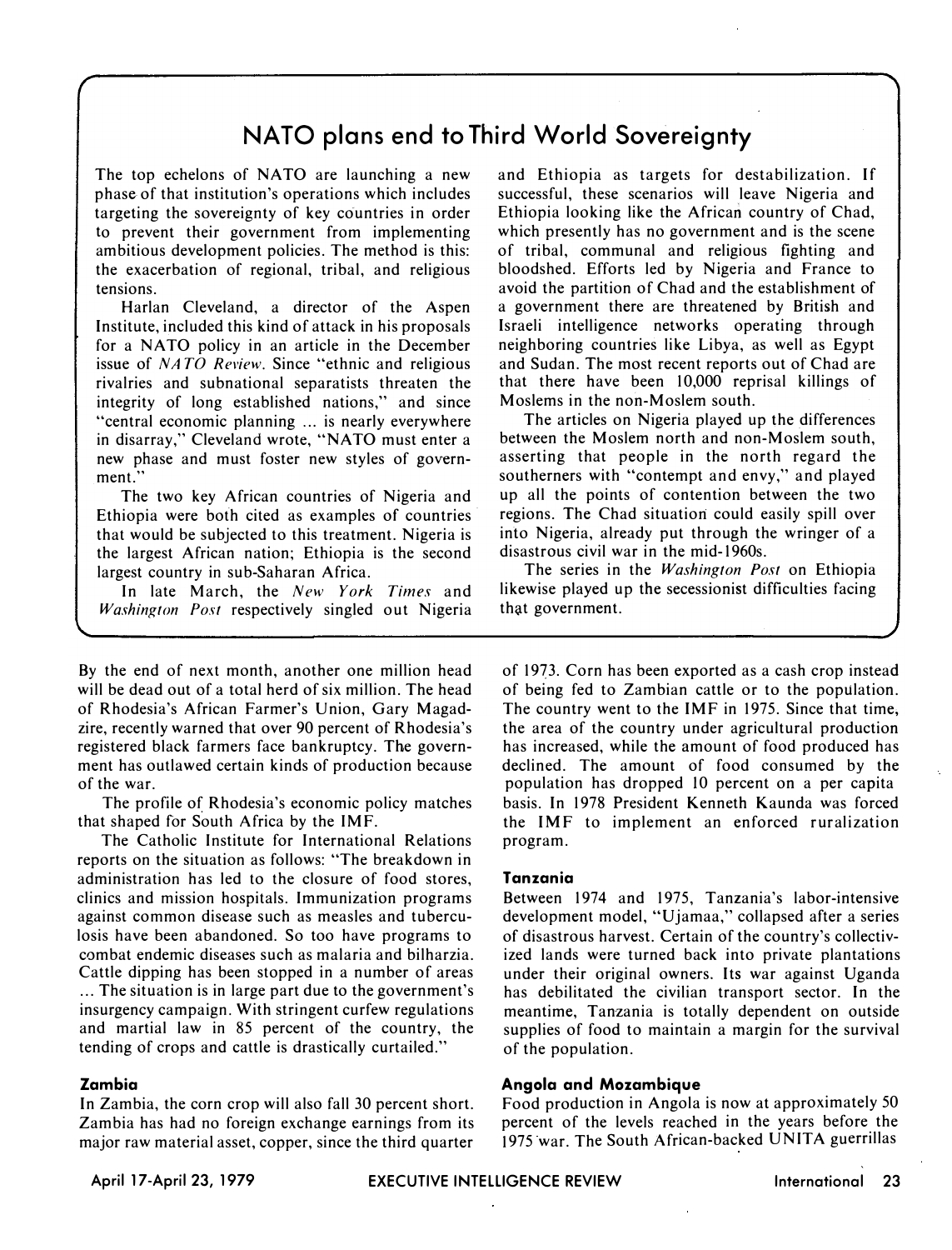are keeping Angola's Benguela railroad closed.

In Mozambique where economic activity has been continuously disrupted by Rhodesian military strikes against transportation infrastructure, storage depots, and farms, the situation is again critical.

#### Zaire

In Zaire, the situation is so critical that the Baltimore Sun on Feb. 10 warned that "three million hungry Zaireans may turn on the 30,000 well-fed Europeans," in the capital city of Kinshasa. Average wages in Kinshasa are \$30' a month. This is sufficient to but one week's food. A loaf of bread could be bought for \$7.39 last year against\$2.29 the year before. Cassava, the staple root crop source of carbohydrate, was \$.96 a kilogram in 1977, \$3.57 in 1978.

In Bas-Zaire to the west of Kinshasa, drought has created famine conditions worse than prevailed in Ethiopia in 1973. At least 500,000 lives are immediately threatened.

In Kivu province in the east of the country, food riots are reported

## African food output: a downward spiral

The table below presents the regression of African agriculture before the wars of the last three years and the current famine. In many African countries, per capita· food production for the continent this year may be down as much as 20 percent below the 1975 averages.

The figures are for production of food, including estimates for the subsistence sector, and without regard for imports or exports. The dollar figures are farmers' prices in constant dollars of the 1961-65 period for the worth of per capita annual food production.

#### Index of per capita food production for selected African countries, 1966-75

|                | Average<br>1961-65 |     |     |     |      | 1966 1967 1968 1969 1970 1971 1972 1973 1974 1975 |      |      |     |     |     |  |
|----------------|--------------------|-----|-----|-----|------|---------------------------------------------------|------|------|-----|-----|-----|--|
| Tanzania       | 100 (\$24)         | 111 | 99  | 100 | 99   | 162                                               | 102  | 108  | 24  | 86  | 95  |  |
| Angola         | (\$26)<br>100      | 101 | 103 | 103 | 105  | 103                                               | 94   | 87   | 94  | 87  | 67  |  |
| zamen          | (58)<br>100        | 82  | 832 | 81  | 85   | 92                                                | 18 O | 157. | ΤЮ  | 135 | 125 |  |
| Zaire          | ( \$24)<br>100     | 109 | ווו | 114 | 120. | 122                                               | ווו  | 108  | ווו | 115 | ווו |  |
| Rhodesia       | 100 (\$31)         | 97. | 92  | 85. | 90   | 29                                                | 98   | Tеk  | 77  | 802 | 92  |  |
| S. Africa      | 100 (\$68)         | 96  | 121 | 100 | 101  | 101                                               | 113  | 115  | 93  | 114 | 104 |  |
| Nigeria        | 100 (547)          | 94  | 88  | 83  | 102  | 96,                                               | 94   | 96   | 89. | 92  | 92  |  |
| Guinea         | 100(517)           | 93  | 101 | 108 | 109  | 106                                               | 108  | 107  | 107 | 104 | 104 |  |
| mar            | 100 (\$18)         | 92  | 95  | 82  | 96   | 82                                                | 80   | 66   | 68  | 67  | 65  |  |
| <b>Niger</b>   | 100 (\$27)         | 100 | 107 | 98  | 99   | 96                                                | 88   | 73   | 52  | 71  | 64  |  |
| Ethiopia       | 100 (534)          | 100 | 101 | 103 | 162  | 100                                               | 99   | 91   | 92  | 87  | 77  |  |
| Sudan          | 100 (\$24)         | 90  | 106 | 87  | 100  | 106                                               | 109  | 100  | 92  | 103 | 104 |  |
| Kanyo          | 100(523)           | 99  | 105 | 100 | 95   | 95                                                | 90   | 92   | 95. | 95  | 96  |  |
| <b>AFRICA*</b> | 100                | 96  | 97  | 97  | 101  | 98                                                | 98   | 97   | 91  | 95  | 94  |  |
|                |                    |     |     |     |      |                                                   |      |      |     |     |     |  |

\* excluding Egypt, South Africa

Source, USDA, Indices of Agricultural Production in Africa and the Near East, 1956·75. There is evidence that the USDA figures overstate octual production.

and matauding bands of pillagers. This is a food-producing area. Doctors um�ble to do anything have evacuated.

In Shaba province, the mineral production center, unemployment is now calculated at 80 percent. Infant mortality in the first five years is at 50 percent; malnutrition and the diseases of malnutrition run rampant. Now the IMF has demanded that Zaire further cut its health and education program by another 50 percent.

At the time of its independence in the early 1960s, Zaire was a foodproducing country. It had 80,000 miles of roads and an internal economy. It now has 12,000 miles of roads. There was no seed available for the beginning of the planting seasion this year. The IMF refuses to allow gasoline or spare· parts to be imported for the country's run-down truck fleet. Food that is successfully grown inside the country cannot be transported to consumers. Zaire has approximately 25 million inhabitants.

#### Horn of Africa

The IMF has refused Sudan the credit lines to complete the ambitious agricultural development program begun in the early 1970s. Sudan could produce enough food on its own, if that program were to be adequately capitalized, to feed the whole of Africa.

Thus far the IMF's policies of preventing the slated agricultural modernization of the Horn area from taking off have been supported by Saudi Arabia, Kuwait, and the Europeans. Here the IMF has em-